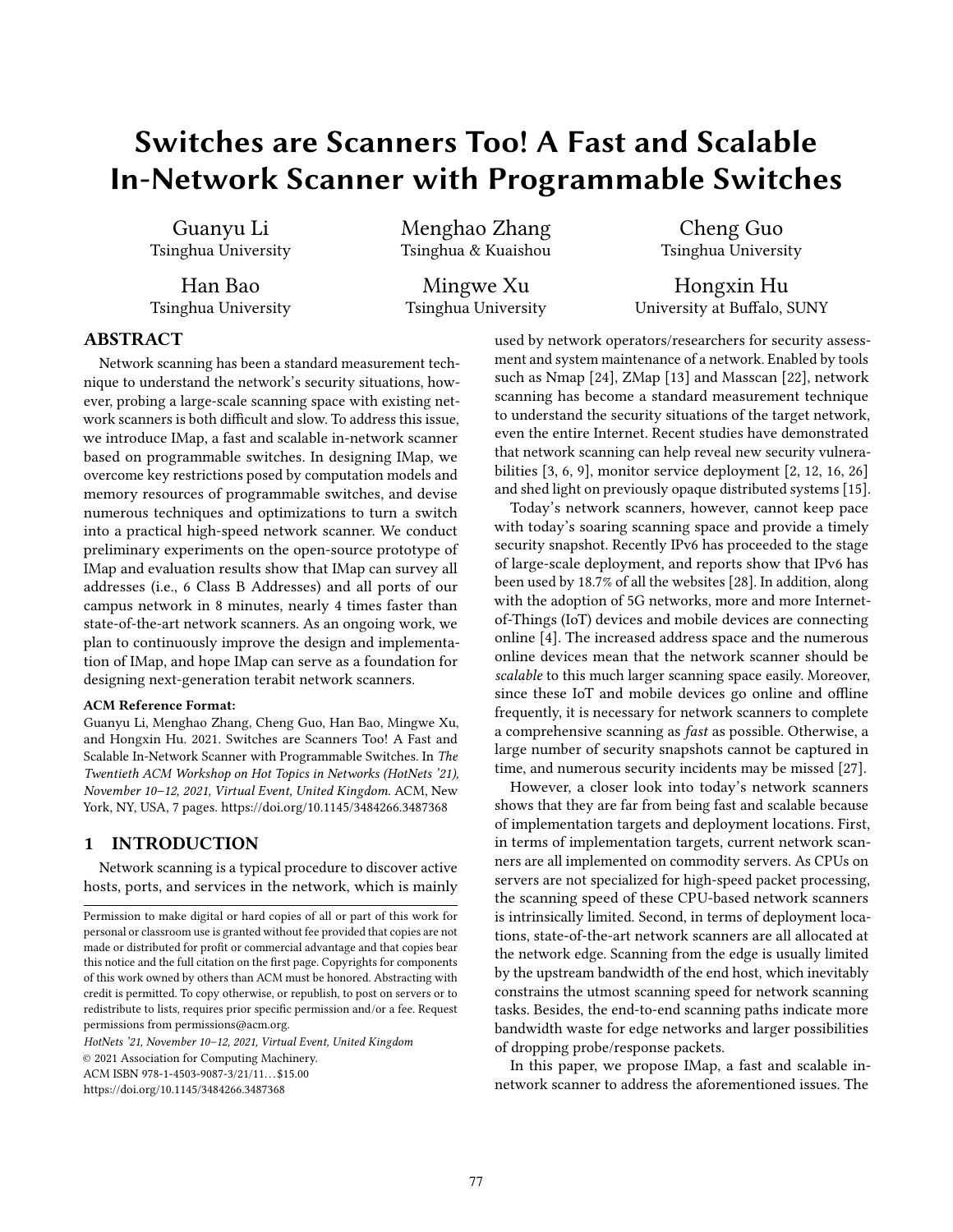technology enabler for IMap is the emergence of programmable switches [8], which offer unprecedented programmability and flexibility without sacrificing performance. Generally speaking, one single programmable switch could provide a packet processing capability as high as multiple Tbps, which is several orders of magnitude higher than highly-optimized servers. Besides, such switches support stateful packet processing with domain-specific languages (e.g., P4 [7]), which allows programmers to enforce user-defined packet processing logics in the switch pipeline directly. Moreover, switches (especially core switches) provide a unique vantage point for network scanning, which is no longer constrained by the upstream bandwidth of the end host or plagued by the bandwidth waste of the end-to-end scanning paths. These unique characteristics of programmable switches are incredibly valuable for next-generation high-speed network scanners.

Nevertheless, designing IMap is a non-trivial effort. As an in-network scanner, when sending probe packets, IMap must cover the scanning space completely, and also be aware of network conditions to avoid affecting the normal packet routing functionality. Besides, once response packets arrive, IMap should distinguish normal packets and response packets correctly, and also process response packets efficiently to avoid saturating the storage server. However, switches only have constrained computational models and limited memory resources, which cannot satisfy these requirements easily.

To meet these requirements, IMap designs a set of techniques and optimizations, i.e., an address-random and rateadaptive probe packet generation mechanism, and a correct and efficient response packet processing scheme, to turn a switch into a high-speed network scanner. We implement a prototype of IMap and make the source code publicly available [17]. Our preliminary evaluations show that IMap is nearly 4 times faster than state-of-the-art network scanners. We hope these results can inspire further works in designing next-generation terabit network scanners.

#### 2 MOTIVATION AND OBSERVATION

#### 2.1 Limitations of Current Scanners

With the rapid growth of scanning spaces and security incidents recently, today's network scanners are falling behind the times, especially in terms of scanning *scalability* and scanning speed. First, network scanners should be able to scale to large scanning spaces. Recently IPv6 has been in the stage of large-scale adoption, for instance, Google's statistics show that around 35% of its users access Google via IPv6 [19]. Since IPv6 has a much larger address space than IPv4, the scanning space increases drastically. Besides, along with the deployment of 5G networks, more and more IoT and mobile devices are connecting online [4]. All these require network scanners should be able to cover a large scanning space

easily. Second, network scanners should be fast enough to provide timely security snapshots. Today's networks become more and more dynamic, and IoT/mobile devices switch between online and offline frequently. Meanwhile, we have also witnessed that security incidents occur more and more frequently, and some of them occur in a very small time scale (e.g., from tens of seconds to several minutes). For example, according to Cybint's monthly newsletter, since COVID-19, the frequency of cybercrimes increases 300%, and hackers attempt to attack vulnerable home networks as people are working from home [27]. As a consequence, network scanners should be able to complete a comprehensive scanning as fast as possible. Otherwise, some security snapshots cannot be captured and important security incidents may be missed.

However, today's network scanners are intrinsically slow, which is limited by two factors fundamentally. First, in terms of implementation targets, current network scanners are all implemented on commodity servers. Packet processing on commodity servers is intrinsically slow, since CPUs are not specialized for high-speed packet processing. Even with software optimizations like DPDK [11], the throughput cannot reach more than 40 Gbps easily [20, 25, 30]. Second, in terms of deployment locations, today's network scanners are all located at the network edge. Scanning from the edge not only is limited by the upstream bandwidth of the end host, but also incurs longer scanning paths and non-negligible bandwidth waste. As a result, even the scanners can scan at higher rate (e.g., 40 Gbps), the scanning results may suffer from low hit rate because of undesirable probe/response packet drops on the end-to-end scanning paths.

#### 2.2 Opportunities

Programmable switches [8] bring unprecedented opportunities to address the limitations of current network scanners. High packet processing capability. Switching ASICs are specialized for high-speed line-rate packet processing, which can provide several orders of magnitude higher throughput than highly-optimized servers [20]. Specifically, today's latest CPU-based network scanner, Zipper ZMap [1], could only provide a scanning rate at 14.2 Mpps and a scanning throughput at 10 Gbps. In contrast, switching ASICs can easily process a few billion packets per second, which show great potentials to be a terabit network scanner. Other hardware alternatives, such as FPGA and NPU, cannot match the performance of switching ASICs [20], thus not promising for a high-speed network scanner.

Flexibility to support scanning tasks. The most prominent characteristic of the new-generation switching ASICs is programmability. Such switching ASICs can be programmed with domain-specific languages like P4 [7], and also support stateful packet processing with user-defined logics. Besides,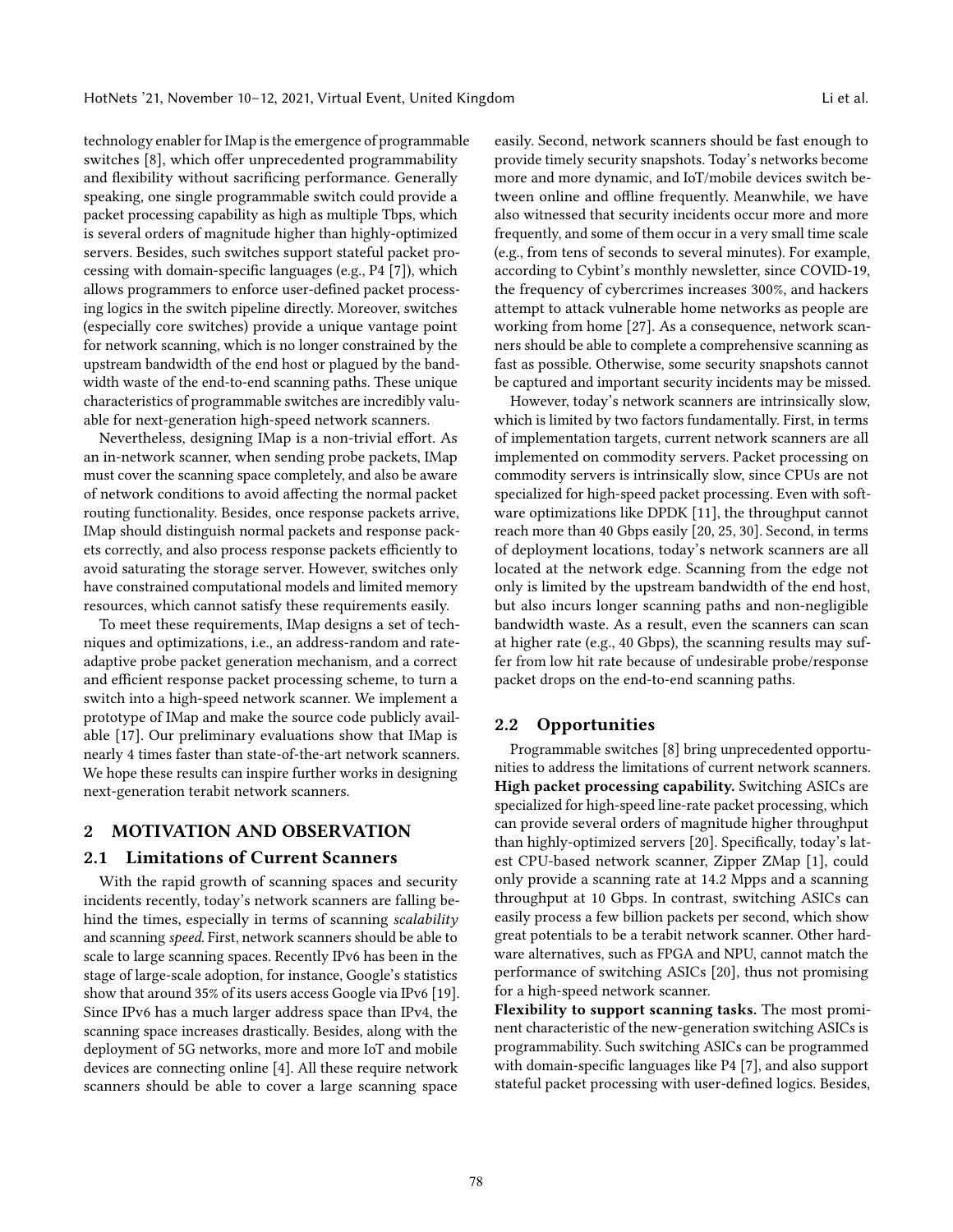programs can run collaboratively between the data plane switching ASICs and the control plane switch CPUs, enabling advanced and flexible packet processing. As a result, diverse scanning tasks can be implemented in programmable switches, which would potentially be the foundation of nextgeneration high-speed network scanners.

Vantage points to conduct network scanning. Existing network scanners are all located at network edges and implemented in end hosts, where the utmost scanning rate is usually constrained by the bandwidth of the end host. Worse yet, scanning from the end host requires the end-toend scanning path, which inevitably results in the waste of bandwidth resources and the degradation of scanning hit rate. In contrast, switches provide a unique vantage point for network scanning tasks, which is no longer plagued by the aforementioned issues. Core switches usually have huge spare bandwidths (i.e., more than 50% spare bandwidth [10]), which shows substantial potentials for network scanners to tap. This scanning vantage point is particularly valuable for next-generation high-speed network scanners.

# 3 IMAP DESIGN

# 3.1 IMap Overview

Deployment Scenario. Our scenario focuses on a networkcentric deployment model, where administrators of an ISP or a cloud network deploy IMap to understand their own network's security situations. IMap could also be used for Internet-wide scanning, but this should avoid any ethical issues, as pointed out in ZMap [13]. For example, the purposes and the detailed descriptions of IMap scans should be presented clearly; the close coordination with admins of local and neighbour networks is also necessary to reduce ricks. Ideally, IMap should be built on a core network switch, which provides the scanning functionality and the routing services simultaneously. In other words, the IMap switch should first preserve the functionality of packet switching, and also behave as a high-speed network scanner when there are spare bandwidths. Note that the assumption of spare bandwidths in core switches is reasonable, and reports show that the bandwidth occupation ratio for core switches is usually less than 50% [10]. Besides, in-core-network scanners also raise the bar for attackers to take advantage of this powerful network scanner, as it is difficult for normal attackers to obtain such a deployment location.

Workflow. IMap is designed to be a high-speed, easy-to-use network scanner, so the usage of IMap is similar to traditional network scanners, such as ZMap [13] and Masscan [22]. As shown in Figure 1, operators should first specify the scanning address spaces and scanning port ranges beforehand. Then IMap control plane programs parse these configurations and issue the parsed parameters into the IMap packet processing logics. After that, IMap data plane programs generate high-speed probe packets and process response packets accordingly. Finally, the scanning results, i.e., the information extracted from the response packets, are written into a persistent database, such as a Redis in-memory data store [21]. Module Overview. IMap is a high-speed in-core-network scanner, including a probe packet generation module, which is responsible to generate high-speed probe packets with random address and adaptive rate, and a response packet processing module, which processes the response packets in a correct and efficient manner. In the following part, we will describe the detailed design of these two modules.

# 3.2 Probe Packet Generation

The switch is designed to be a packet forwarding device, not a packet generation device, thus cannot generate probe packets without ground. Inspired by HyperTester [29], we also leverage the template-based packet generation mechanism to generate high-speed probe packets. First, the switch CPU prepares a set of template packets with initialized headers and injects them into the switching ASICs. After receiving these template packets, the switching ASICs keep looping these packets in the switch pipeline. Each packet experiences three sequential steps in the journey of switch pipeline: an accelerator in the ingress pipeline to accelerate the template packets to the 100 Gbps line rate, a replicator in the traffic manager to replicate the template packets into several switch ports, and an editor in the egress pipeline to modify the headers of replicated template packets into desired probe packets. With the steps above, we obtain continuous probe packets at line rate in multiple egress ports. Nevertheless, to be a practical high-speed network scanner, IMap should be able to generate probe packets to cover the scanning space (i.e.,  $|address space| \times |port space|)$  completely, and adapt the scanning rate according to network conditions.

3.2.1 Random probe address. To cover the scanning address space completely, an intuitive way is to scan from the start IP address to the end IP address one by one. Nevertheless, in the high-speed scanning, simply probing IP addresses in numerical order would overwhelm target networks with scanning traffic, which may produce inconsistent probing results and incur complaints from the target networks. To avoid this, IMap should be able to scan the addresses according to a permutation of the address space, without duplications and omissions. However, the switching ASICs only have limited programmability and memory resources, which cannot support complex calculations or maintain massive states. The address generation approach in ZMap [13] requires calculations such as multiplication and modulo, thus is not feasible in the switching ASICs.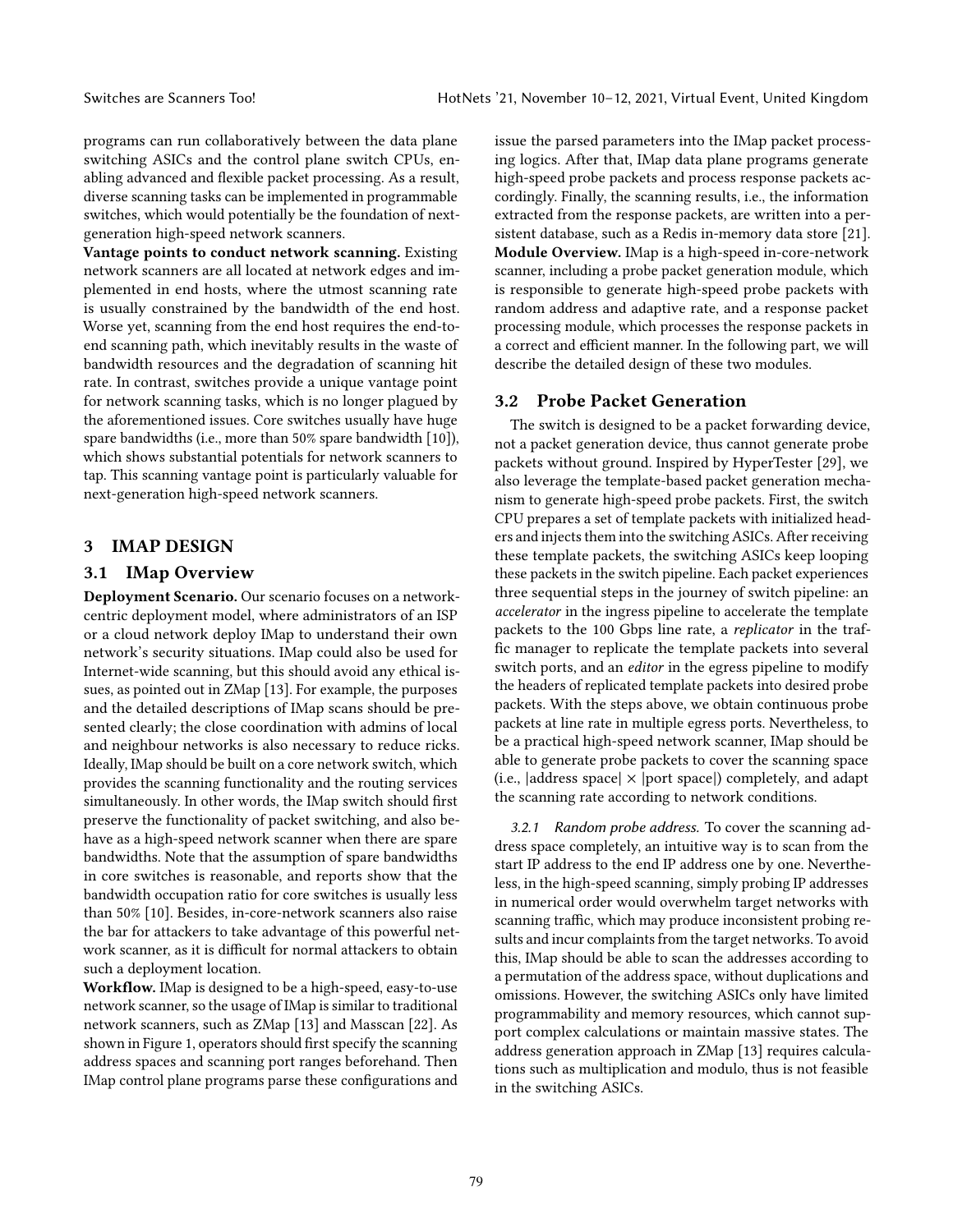HotNets '21, November 10–12, 2021, Virtual Event, United Kingdom Little Little al.

Programmable Switch

Control Plane Programs

./imap --ip-list ip.txt

CPU ASIC

**Operator** 





Figure 1: The workflow of IMap. Figure 2: Random probe address. Figure 3: Response packets aggregation.

To address this problem, we leverage the flexibility of the switch CPUs to supplement the switching ASICs to generate line-rate address-random probe packets. In the editor of the switching ASICs, we design a Probe IP Range (PIPR) table based on register arrays. In the switch CPUs, we have a PIPR Entry Producer module. Using the address generation method similar to ZMap [13], the PIPR Entry Producer module can generate a random permutation of the probe IP ranges for any given address space. After the PIPR Entry Producer module fills part of the generated probe IP ranges into the PIPR table, probe packets can iterate through the PIPR table to obtain random destination IP addresses. As the data plane scanning is fast, a PIPR table with the entry size of 1 will be scanned quickly, so we store a probe IP range in each entry of the PIPR table. To implement this, our PIPR table consists of two register arrays: one is a PIPR\_Start array, to store the start of the probe IP range; the other is a PIPR\_End array, to store the end of the probe IP range. Before the PIPR table, we have a PIPR\_Index register, which is used to index the PIPR table. The initial value of the PIPR\_Index register is set to 0 by the control plane; upon an incoming probe packet, the value of PIPR\_Index increases by 1, until the size of the PIPR table; after that, the PIPR\_Index is reset to 0 again and another loop starts. When PIPR\_Index is looping, for the PIPR\_Start array, upon each incoming packet, the corresponding PIPR\_Start register increases by 1, until the PIPR\_End register. When the value of the last PIPR\_Start register is equal to the value of the last PIPR\_End register, the scanning for the entire PIPR table is finished, and the PIPR Entry Producer module should fill a new round of probe IP ranges into the PIPR table. To send the finish signal to the control plane, we leverage the egress to egress mirror primitive in the switch pipeline, which carries a predefined flag to the switch CPUs to notify the PIPR Entry Producer module.

However, conducting a new round of PIPR table filling is a time-consuming task. According to our test on the Tofino switch [18], even with batching optimizations, filling a PIPR table with the size of 65,536 requires about 0.3 seconds. This indicates that, after a round of scanning, we have to wait for more than 0.3 seconds to start the next round of scanning, which is unacceptable for high-speed scanning. To resolve

this problem, we introduce two PIPR tables and PIPR\_Index registers. When one PIPR table is being scanned, the other PIPR table is being filled with the next round of probe IP ranges. To make the two PIPR tables handoff seamlessly, we design a Probe\_Table register in the first stage of the egress pipeline, which is switched between 0 and 1, and controls the flow of probe packets. The switch of the state in the Probe Table register is triggered by the finish signal of the egress to egress mirror primitive.

Until now, the designs above only consider one port scenario, which should be extended to support a port range scenario, e.g., scanning from port 22 to port 80. Since the address of probe packets already has good randomness, we choose to scan ports one by one. However, updating the Port register from the control plane would bring about race conditions, as the high-speed probe packets are already looping in the switch pipeline. To address this, we design a port self-increment mechanism in the data plane. As the control plane knows in advance the number of times the scanning address space needs to loop in the PIPR table, we design a Port Stride register in the switch pipeline, which is filled with the number of loop times by the control plane. Every time the scanning of one PIPR table finishes, the corresponding counter increases by 1, until the value of the Port\_Stride register. Then, the Port register increase by 1 and the counter is set as 0 again. With all the mechanisms above, the final design of our random probe address is described in Figure 2, which can generate probe packets to cover the scanning space completely, without overwhelming target networks.

3.2.2 Adaptive probe rate. To avoid affecting the normal packet routing functionality of the network, IMap desires a network-aware method to generate high-speed probe packets with adaptive rate. The "adaptive" here has two kinds of meanings. First, the control plane of the IMap switch should be aware of the bandwidth usage of local switch ports and nearby network conditions, for further scanning rate adjustment. Furthermore, the IMap data plane should have a rate-adjusting interface, which can receive commands from the control plane to accurately adjust the scanning rate.

To be control plane awareness, there are two essential factors that must be carefully considered. First, the IMap control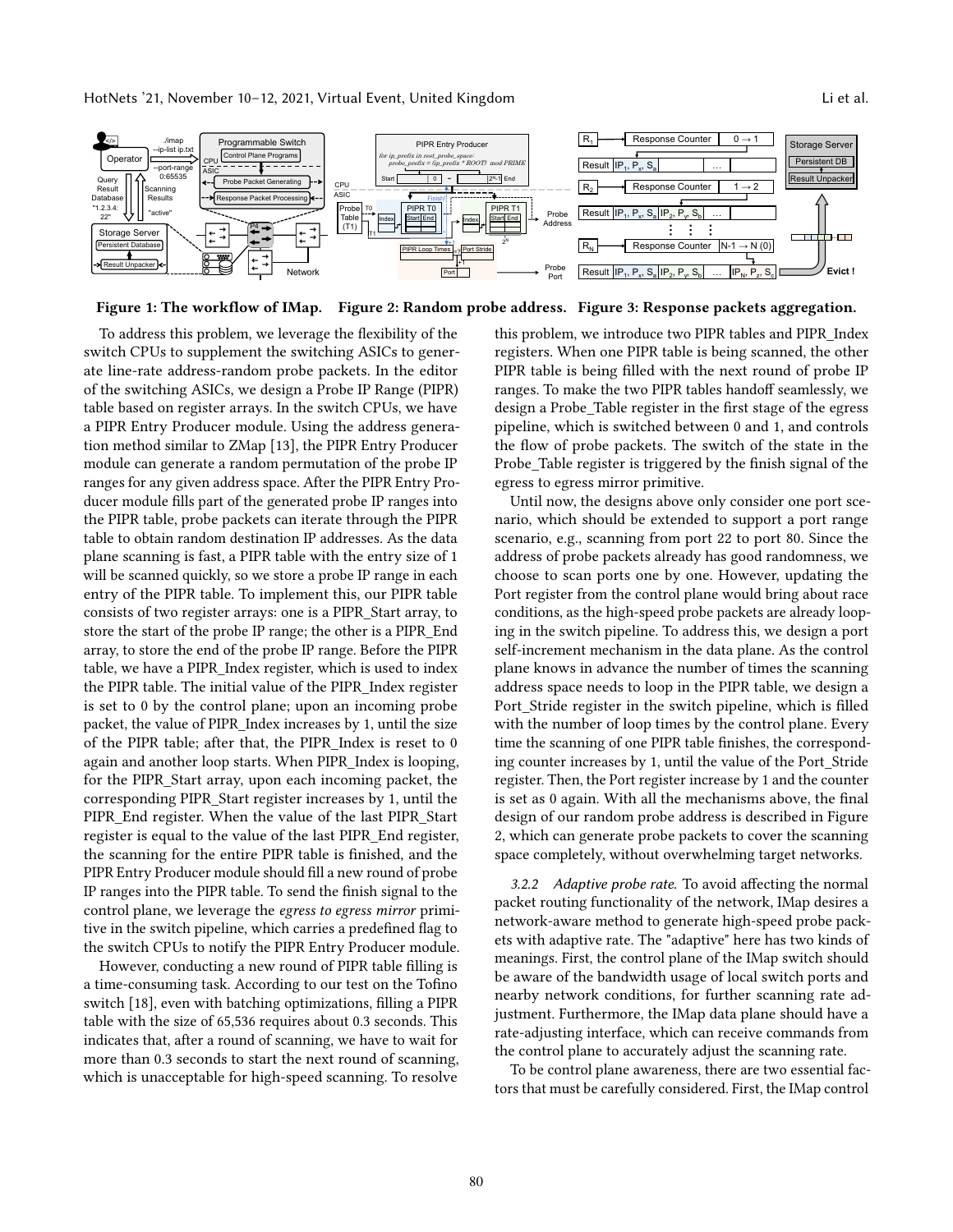plane should acquire the bandwidth usages of each port in the local switch accurately. To achieve this, we introduce a counter for each port, which records the accumulated tx/rx traffic of each port. By reading the value of each counter periodically, we can estimate the current bandwidth usage of each port. Being aware of the bandwidth usage in the local switch is not enough. Sometimes even the local switch has sufficient spare bandwidths, the nearby networks may be in a poor condition. This raises our second requirement, the IMap control plane should also be able to estimate the nearby network conditions. We leave the exploration of nearby network condition estimation as our future work.

To make the scanning rate of IMap adjustable, we add a throttle in the switch pipeline, which can be adjusted from the control plane dynamically. Located in the ingress pipeline, the throttle is used to determine when the replicator could replicate the template packets. In general, the switching ASICs could provide a per-port 100 Gbps packet processing capability, thus enabling nanosecond-level (e.g., ∼6 nanoseconds for 64-byte packets) timestamp for each incoming packet. Our throttle consists of two registers in the switch pipeline. The first one is a timestamp register, which is used to record the timestamp of the last template packet that is successfully replicated and sent out to the editor. For every incoming template packet, we calculate the difference between the timestamp of the current packet and the timestamp recorded in the timestamp register. Upon the difference exceeds a certain threshold, we pass the template packet to the replicator and update the recorded timestamp. The second one is a rate register, which is used to make the aforementioned threshold configurable from the control plane. In the ingress pipeline, the rate register resides in the front of the timestamp register, and the control plane programs can fill a certain value into the rate register to achieve the rate control.

#### 3.3 Response Packet Processing

As an in-network scanner, the input for IMap has both normal packets and response packets. IMap should be able to distinguish normal packets and response packets correctly. Meanwhile, since the throughput of response packets may be large, IMap should be able to efficiently process the response packets to avoid saturating the storage server.

3.3.1 Distinguishing normal/response packets. To distinguish response packets from normal packets, one approach is to maintain a secret state for each probe packet, and then verify whether the response packet is valid to the secret state accordingly. However, the switching ASICs only have limited memory, which cannot maintain massive secret states.

To resolve this, we design a stateless connection mechanism similar to SYN cookies [5]. Rather than maintaining states in the switching ASICs, we encode the secret state into

the mutable fields of each probe packet. The fields should have recognizable effects on fields of the corresponding response packets. Specifically, for TCP scanning, we choose the source port and initial sequence number; for ICMP, we use the ICMP identifier and sequence number. Taking TCP as an example, in the egress pipeline, when IMap sends a probe packet, the editor sets  $SrcPort$  as  $hash(Key, Proto, SrcIP,$ DstIP), and SeqNo as hash (Key, Proto, SrcIP, DstIP, SrcPort,  $DstPort$ ), where  $Key$  is a secret key maintained in the register of the switching ASICs. Accordingly, in the ingress pipeline, IMap has a verifier, which checks the  $DstPort$  and  $AckNo$  to determine whether the received packet is a valid response to the probe packet. ICMP scanning works in a similar manner, except for different packet fields. After the verifier checks the validation of the response packets, similar to ZMap [13], IMap also responds a TCP RST packet to each SYN-ACK packet to close the TCP connection.

One potential issue with the method above is the security of the verifier. As the switching ASICs only support fairly simple cryptography operations (e.g., CRC32), attackers may perform chosen plaintext attacks to restore the  $Key$ , and deliberately inject forged response packets to pollute the scanning results. To further enhance the security of the verifier and enable pollution-free scanning results, we plan to make IMap update the  $Key$  every  $t$  seconds. This can reduce the damage caused by compromised secret keys to a large extent: even if an attacker somehow manages to obtain the current key, such knowledge will become useless after at most  $t$  seconds. However, simply updating the  $Key$  would result in inconsistent scanning results. For example,  $Key1$  is updated to  $Key2$ after IMap sends the probe packet. Soon the response packet arrives, the verifier determines this packet is invalid as the current key cannot obtain a correct validation for packet headers. We leave the detailed exploration of these security issues as our future work.

3.3.2 Aggregating response packets. To avoid saturating the storage server, IMap desires an efficient response packet processing approach. One intuitive approach is to use hash mechanisms [14, 23, 29]. However, as the key set is really large in IMap (e.g., the size of the scanning address space), even only storing a 2-bit value for each key requires GBlevel memory, which exceeds the memory resources of the switching ASICs (i.e., 50-100MB [23]) significantly.

To resolve this problem, instead of seeking to store all the keys/values, we adopt a response packet aggregation mechanism that is compatible with the current switching ASICs. More specially, as shown in Figure 3, IMap designs a dedicated  $N$ -size register array to temporarily store the scanning results. For each incoming response packet, IMap extracts its source IP, source port and state (i.e., active or inactive), and stores this information in one register. When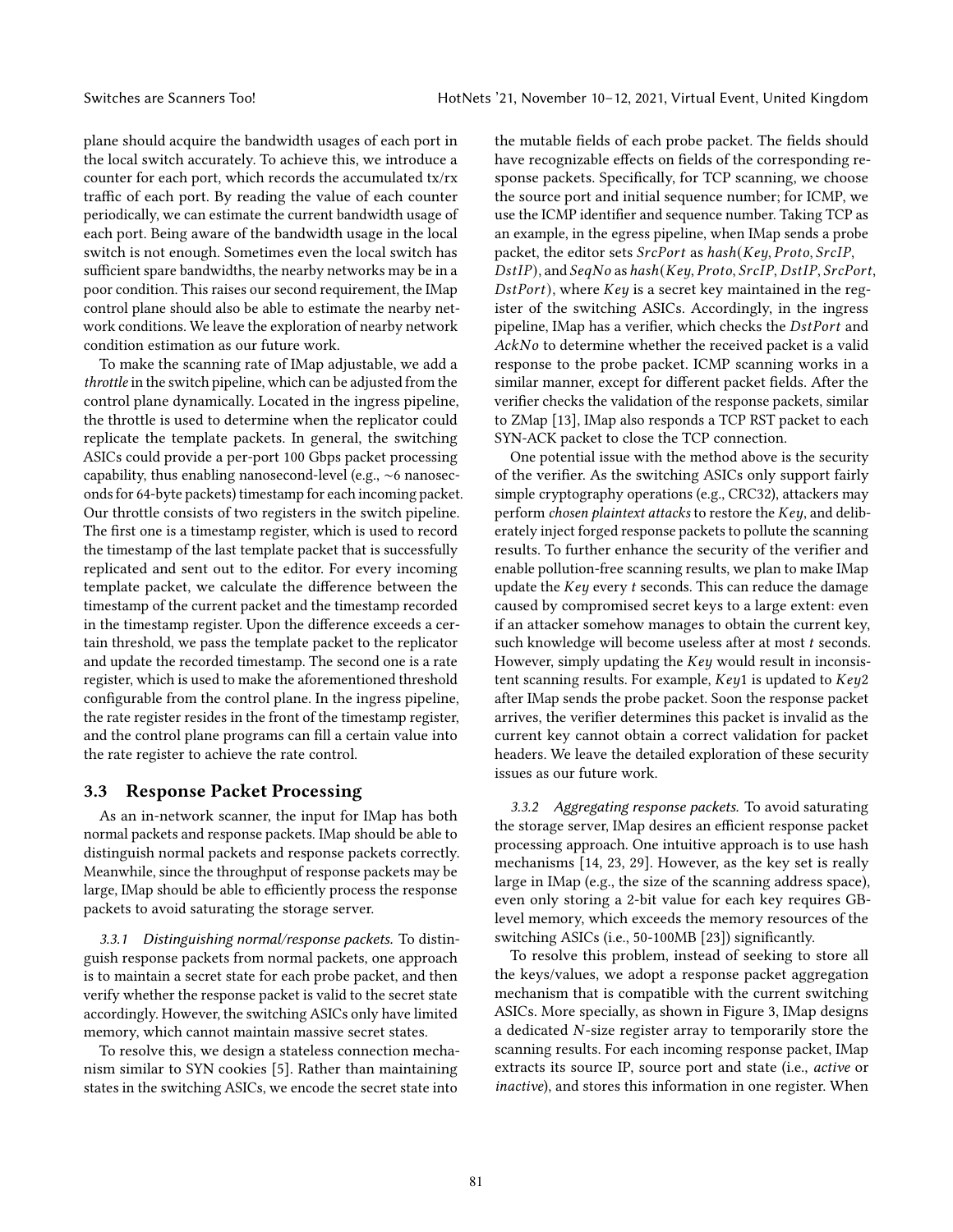the register array is filled up, the certain response packet carries all the results from the register array and goes to the storage server. To determine which register stores which result, we implement a counter in the ingress pipeline. Upon an incoming response packet, the counter increases by 1. The information extracted from the *i*-th packet will be stored in the  $i$ -th register. The  $N$ -th response packet will trigger the replication and be sent to the switch port connected with the storage server, carrying all the results from the register array. Meanwhile, the counter is reset as 0 and another aggregation loop starts. With this approach, IMap achieves a  $N$  to 1 aggregation, reducing the pressure for the storage server significantly. On the side of the storage server, we use DPDK [11], a high-performance I/O framework, to parse the result packets and extract the scanning results. Finally, the scanning results are written into a persistent database.

#### 4 PRELIMINARY EVALUATION

Implementation. We implement a prototype of IMap and make our source code publicly available here [17]. The data plane part is implemented with ∼2K lines of P4-16 code for the Intel Tofino ASIC. In the probe packet generation module, we set the size of PIPR tables as 65536 and the size of PIPR table entry as 256. In the response packet processing module, we set the register array to store results temporarily with a size of 16 (i.e., N=16). The control plane part is written in ∼3K lines of C code. It is responsible to initialize the data plane, receive update notifications and update entries/registers in the switch pipeline via Barefoot Runtime. To improve the efficiency of PIPR table updating, we compute all PIPR entries in advance and adopt batching APIs of Barefoot Runtime to install entries. Besides, the backend agent running on the storage server is implemented with DPDK [11], which extracts the scanning results from the aggregated response packets and writes the results into a Redis database.

Experimental setup. Our testbed consists of one 3.3 Tbps Intel Tofino switch and two Dell R730 servers. Both servers are equipped with Intel(R) Xeon(R) E5-2620 v3 CPUs and 64 GB memory, connected to the switch via 40 Gbps Intel XL710 NICs. In particular, one server runs as the storage server and the other server runs as the relay node to bridge IMap with our campus network, where we can collect and analyze probe packets generated from IMap. The scanning target is configured to all ports (0-65535) of our campus network including 6 Class B IP addresses, a total of up to 25 billion scanning space. The scanning rate is set to 55 Mpps. Performance. First, we measure the scanning throughput to demonstrate the scalability and fastness of IMap. As shown in Figure 4, with only one switch port enabled, IMap is able to generate probe packets at 40 Gbps, which is a 4 times improvement compared to Zippier ZMap [1, 31]. Besides,



from this figure, we can also see the rolling PIPR filling optimization (§3.2) helps IMap achieve high-speed scanning continuously. With such high-performance scanning, our campus network can be fast surveyed within 8 minutes. Note that 40 Gbps is not the upper limit of IMap; instead, when we enable all ports in the IMap switch, IMap can generate probe packets at terabit line rate, potentially achieving two orders of magnitude improvement than the state of the art. Currently, we do not have such a deployment location and leave such pressure test as our future work. Second, we analyze the pressure IMap brings to edge networks to validate the effectiveness of our random probing technique. Figure 5 shows that several /24 networks in the scanning space only receive hundreds of probe packets per second even though the scanning throughput of IMap reaches as high as 40 Gbps. Such pressure brought by scanning traffic is negligible for most edge networks.

#### 5 CONCLUSION AND FUTURE WORK

In this paper, we identify the limitations of current network scanners, and sketch the design of IMap, a fast and scalable in-network scanner with programmable switches. We conduct preliminary evaluations on the open-source prototype of IMap, and verify its functional correctness and advantages. In our ongoing work, we are planning to improve the design and implementation of the IMap prototype, deploy IMap in a large ISP, and conduct extensive experiments and measurements. We hope IMap can be the cornerstone of next-generation high-speed network scanners.

# ACKNOWLEDGMENTS

We thank our shepherd, Srinivas Narayana, and anonymous HotNets reviewers for their valuable comments. This work is supported in part by the National Key R&D Program of China under Grant 2019YFB1802504, the National Natural Science Foundation of China under Grant 92038302, 61625203 and 61872426, and Tsinghua University-China Mobile Communications Group Co.,Ltd. Joint Institute. Menghao Zhang and Mingwei Xu are the corresponding authors.